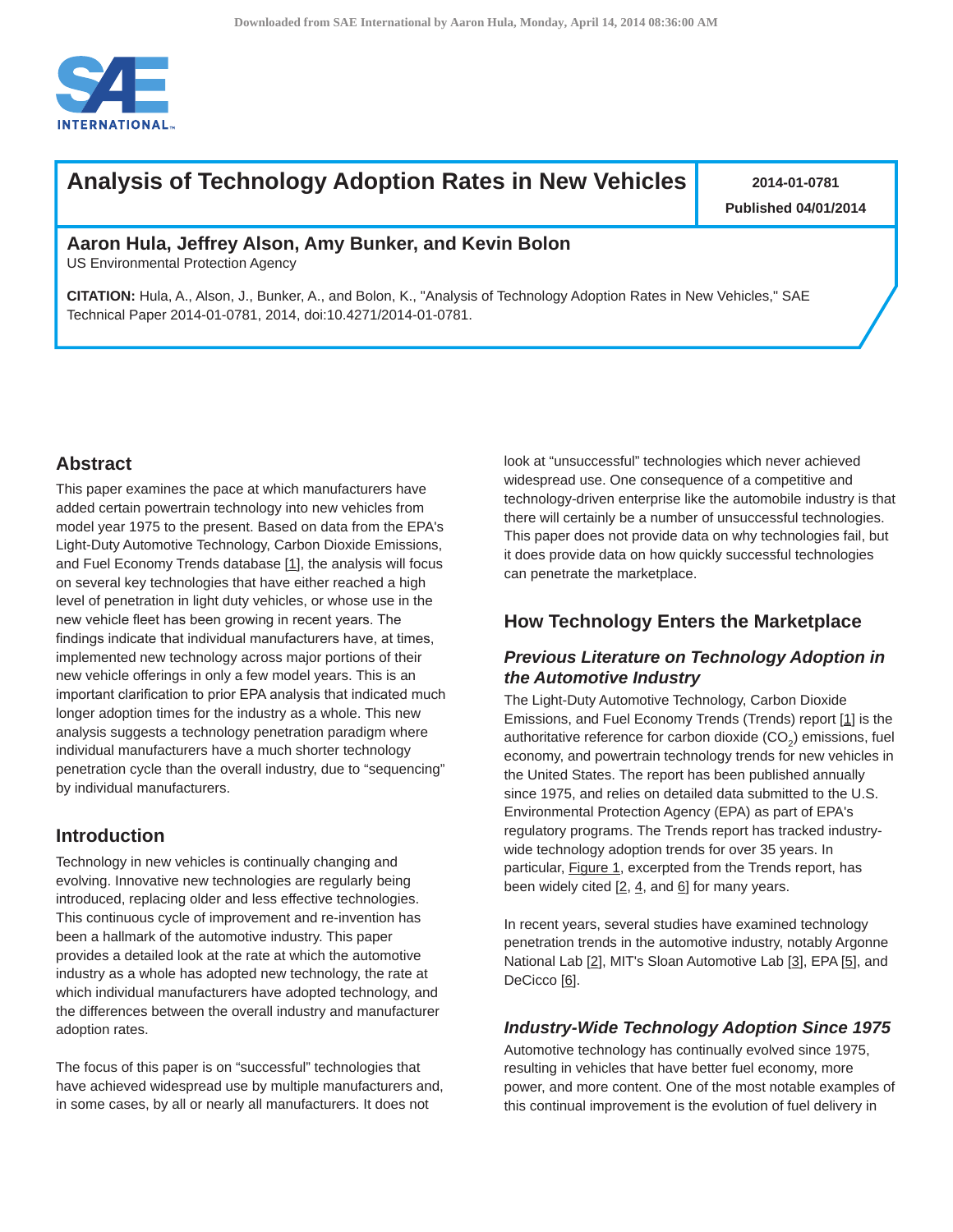gasoline engines. Carburetors, the dominant fuel delivery system in the late 1970s and early 1980s, were replaced by throttle body fuel injection, then port fuel injection systems, which in turn are being replaced by direct injection systems. This trend, which has major implications for engine fuel economy and performance, is explored in **[Figures 1](#page-1-0)** and [2](#page-2-0).

[Figure 1](#page-1-0) shows industry-wide adoption rates for five mature technologies in passenger cars that have achieved wide adoption across the entire industry. To provide a common scale, the adoption rates are plotted in terms of the number of years after the technology was first introduced into the market (in some cases very limited use of the technology may have occurred before being tracked in the Trends report). The five technologies included in [Figure 1](#page-1-0) are fuel injection (including throttle body, port, and direct injection), front wheel drive, multi-valve engines (i.e., engines with more than two valves per cylinder), engines with variable valve timing, and lockup automatic transmissions. For each of these technologies, it took at least a decade to attain an industry-wide production fraction of 60% after first use, and another five to ten years to reach maximum penetration. While some of these technologies may eventually be adopted in 100% of new vehicles, there may be design reasons that other technologies, like front-wheel drive, will likely never be adopted in all vehicles. [Figure 1](#page-1-0) shows that it has historically taken about 20 years to fully adopt a new technology industry-wide after it was first introduced into the marketplace.



<span id="page-1-0"></span>Figure 1. Industry-wide car technology penetration after first significant use.

One inherent limitation in using the Trends database to track the introduction of new technologies is that there is often a lag between the introduction of a new technology and the modifications to the formal EPA vehicle compliance information system that are necessary to ensure proper tracking of the new technology. Accordingly, for many of the technologies discussed in this paper, the Trends database did not begin tracking production share data until after the technologies had

achieved some limited market share. For example, Trends did not begin to track multi-valve engine data until MY 1986 for cars and MY 2004 for trucks, and in both cases multi-valve engines had captured about 5% market share by that time. Likewise, turbochargers were not tracked in Trends until MY 1996 for cars and MY 2003 for trucks, and while turbochargers had less than a 1% market share in both cases at that time, it is likely that turbochargers had exceeded 1% market share in the late 1980s. Cylinder deactivation was utilized by at least one major manufacturer in the 1980s, well before being tracked by Trends.

#### *Technology Adoption by Manufacturers*

Industry-wide technology adoption rates, as shown in [Figure 1](#page-1-0), mask the actual speed at which individual manufacturers have adopted new technology. Manufacturer specific technology adoption rates can actually be much more rapid. The industrywide technology adoption curves are aggregated from multiple manufacturers, each of which adopted the technology at a different rate, and at different times, resulting in the industrywide curves. The distribution of manufacturers introducing new technologies over time is an important aspect of understanding the overall industry trend of technology adoption.

[Figure 2](#page-2-0) disaggregates the industry-wide trends shown in [Figure 1](#page-1-0) to examine how individual manufacturers have adopted new technologies. The first four technologies shown in [Figure 2](#page-2-0), which are also included in [Figure 1,](#page-1-0) have reached (or are near) full market penetration for all manufacturers. Also included in [Figure 2](#page-2-0) are three additional technologies that are quickly increasing penetration in new vehicle production, and are projected to be installed on at least 15% of all MY 2013 vehicles. These technologies are advanced transmissions (transmissions with 6 or more speeds and CVTs), gasoline direct injection (GDI) fuel systems, and turbocharged gasoline engines. In both [Figure 1](#page-1-0) and [2,](#page-2-0) fuel injection includes GDI and other fuel injection systems. Front wheel drive is included in [Figure 1](#page-1-0), but not in [Figure 2.](#page-2-0)

[Figure 2](#page-2-0) shows the percent penetration of each technology over time for the industry as a whole, and individually for the top seven manufacturers by sales. [Figure 2](#page-2-0) focuses on the length of time each manufacturer required to move from initial introduction to 80% penetration for each technology. After 80% penetration, the technology is assumed to be largely incorporated into the manufacturer's fleet and changes between 80% and 100% are not highlighted.

The technologies shown in [Figure 2](#page-2-0) vary widely in terms of complexity, application, and when they were introduced into the market. For each technology, there are clearly variations between manufacturers, both in terms of when they began to adopt a technology, and the rate with which they adopted the technology. The degree of variation between the manufacturers also varies by technology.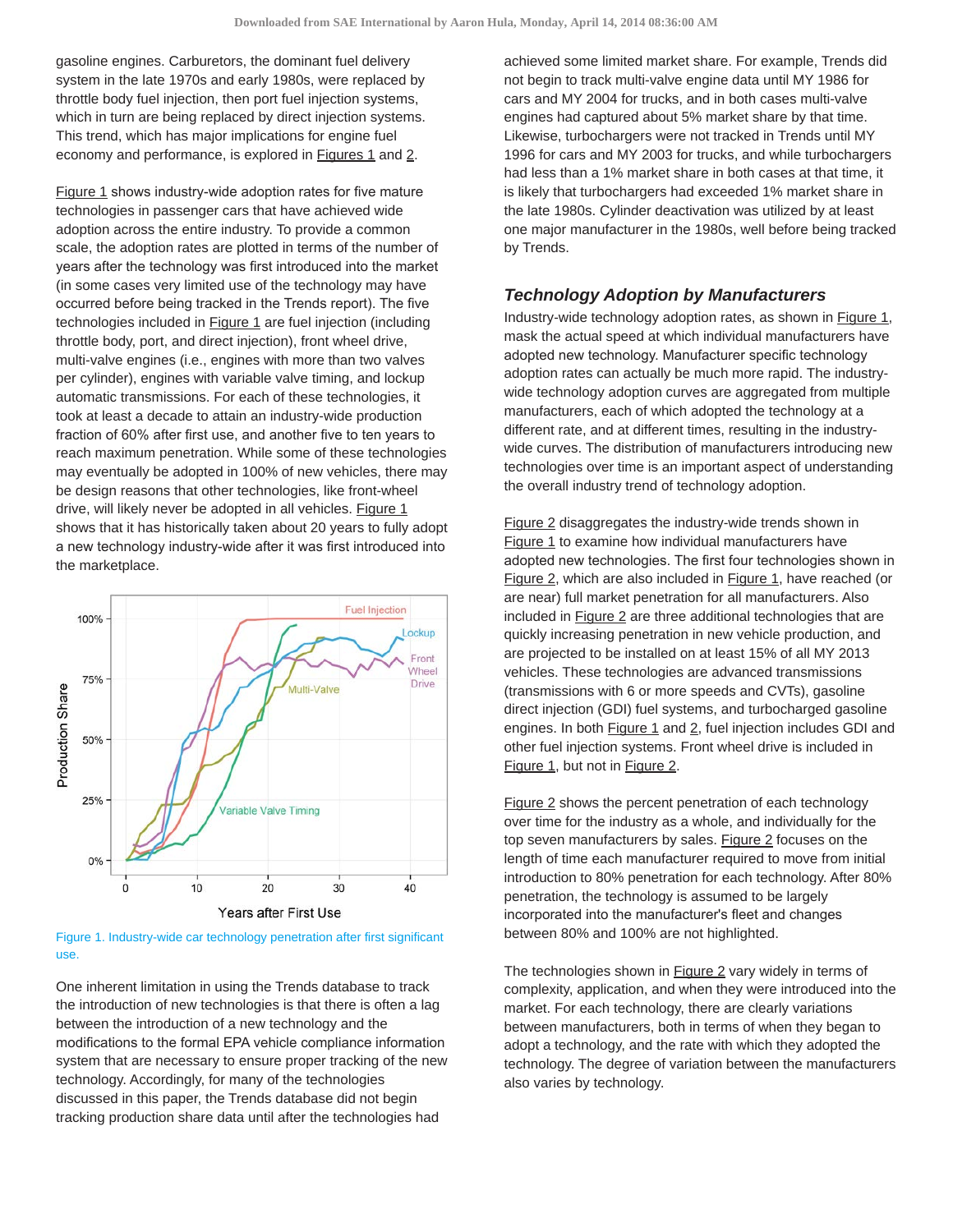

<span id="page-2-0"></span>Figure 2. Manufacturer specific and industry-wide technology adoption over time for key technologies

The data for variable valve timing (VVT), for example, shows that several manufacturers were able to adopt the technology much faster than the overall industry rate might suggest. As shown in **Figure 1**, it took a little over 20 years for VVT to reach 80% penetration across the industry as a whole. However, [Figure 2](#page-2-0) shows that of the top seven manufacturers (by MY 2012 sales), several were able to implement at least 80% VVT in significantly less time than the overall industry. Therefore, it was not the rate of manufacturer specific technology adoption, but rather the staggered implementation between

manufacturers that resulted in the longer industry average. This is an important distinction to draw when making observations about overall industry trends on technology uptake.

Fuel injection systems show the least amount of variation in initial adoption timing between manufacturers, which when combined with the rapid rates of adoption resulted in a faster adoption by the industry overall (see [Figure 1](#page-1-0)) than technologies like VVT. Advanced transmissions, and turbocharged engines, have been available in small numbers for some time, but have rapidly increased market penetration in recent years. Turbocharged engines and GDI fuel systems are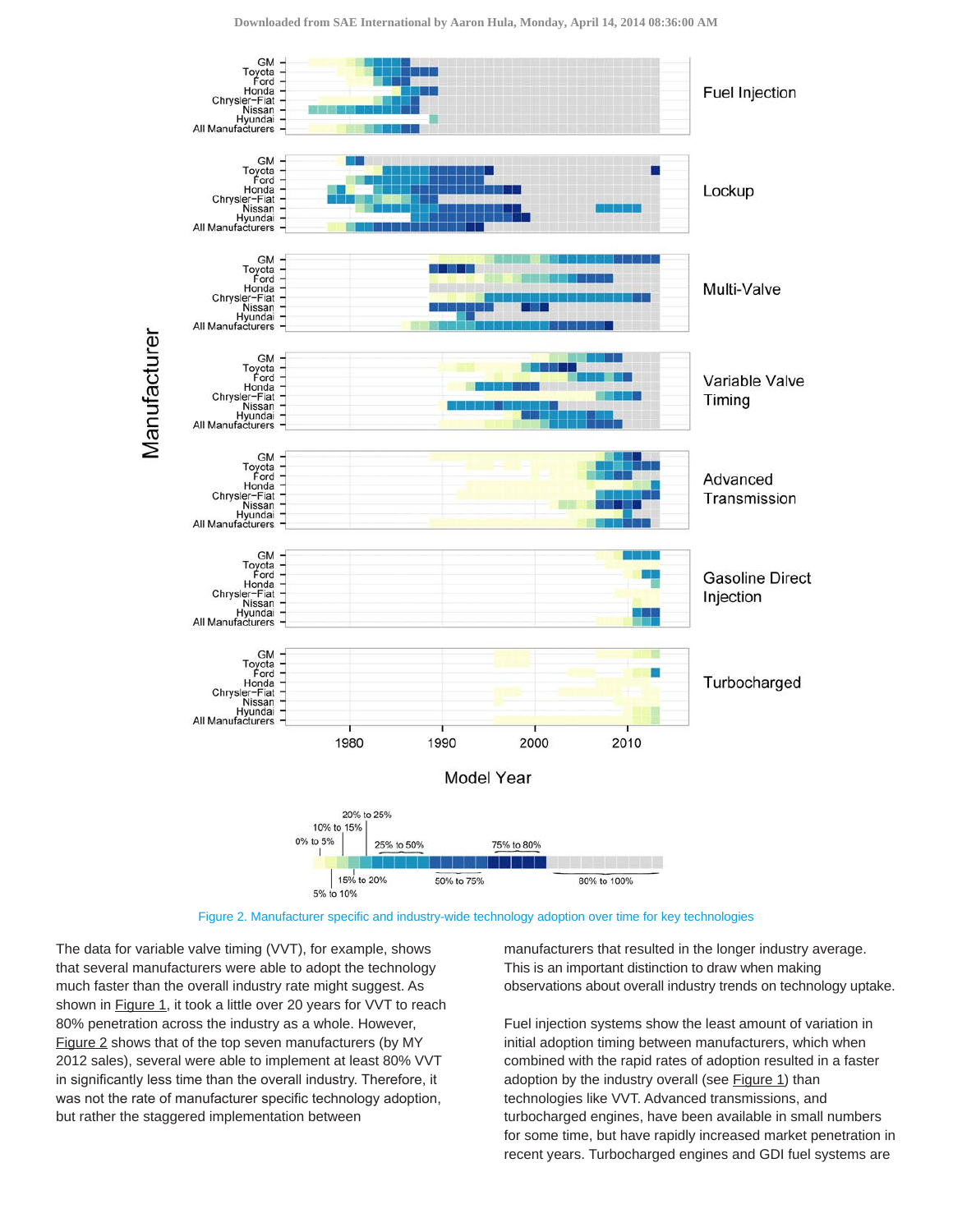only recently beginning to reach significant parts of the market, and while both technologies are showing variation in adoption between manufacturers, it is too early to tell how, and if, they will ultimately be adopted widely by the industry.

A different way to look at technology adoption patterns is to look at the maximum rate of adoption that manufacturers have been able to achieve for each technology. [Figure 3](#page-3-0) uses this approach to look at technology adoption for the same manufacturers and technologies examined in [Figure 2](#page-2-0). For each technology and manufacturer, [Figure 3](#page-3-0) shows the maximum change in technology penetration that each manufacturer achieved over any three year and five year period.

[Figure 3](#page-3-0) shows that there have been many examples of manufacturers applying a new technology to a large percentage of their fleet in 5 years (or less). For example, each of the seven manufacturers was able to increase the percentage of their new vehicles with fuel injection systems by over 50% in five years, and three were able to increase the penetration of VVT by more than 85% in that time. For VVT, all seven manufacturers achieved close to or above a 70% penetration increase in a five year period, but the industry as a whole only achieved a maximum of a 40% change over any five years. This data reinforces the conclusion that the staggered timing of VVT adoption by individual manufacturers resulted in an overall industry adoption period that is considerably longer than actually required by many (if not most) manufacturers.



## **Fastest Multi-Year Penetration Increase**

<span id="page-3-0"></span>Figure 3. Maximum three and five year increases in adoption for key technologies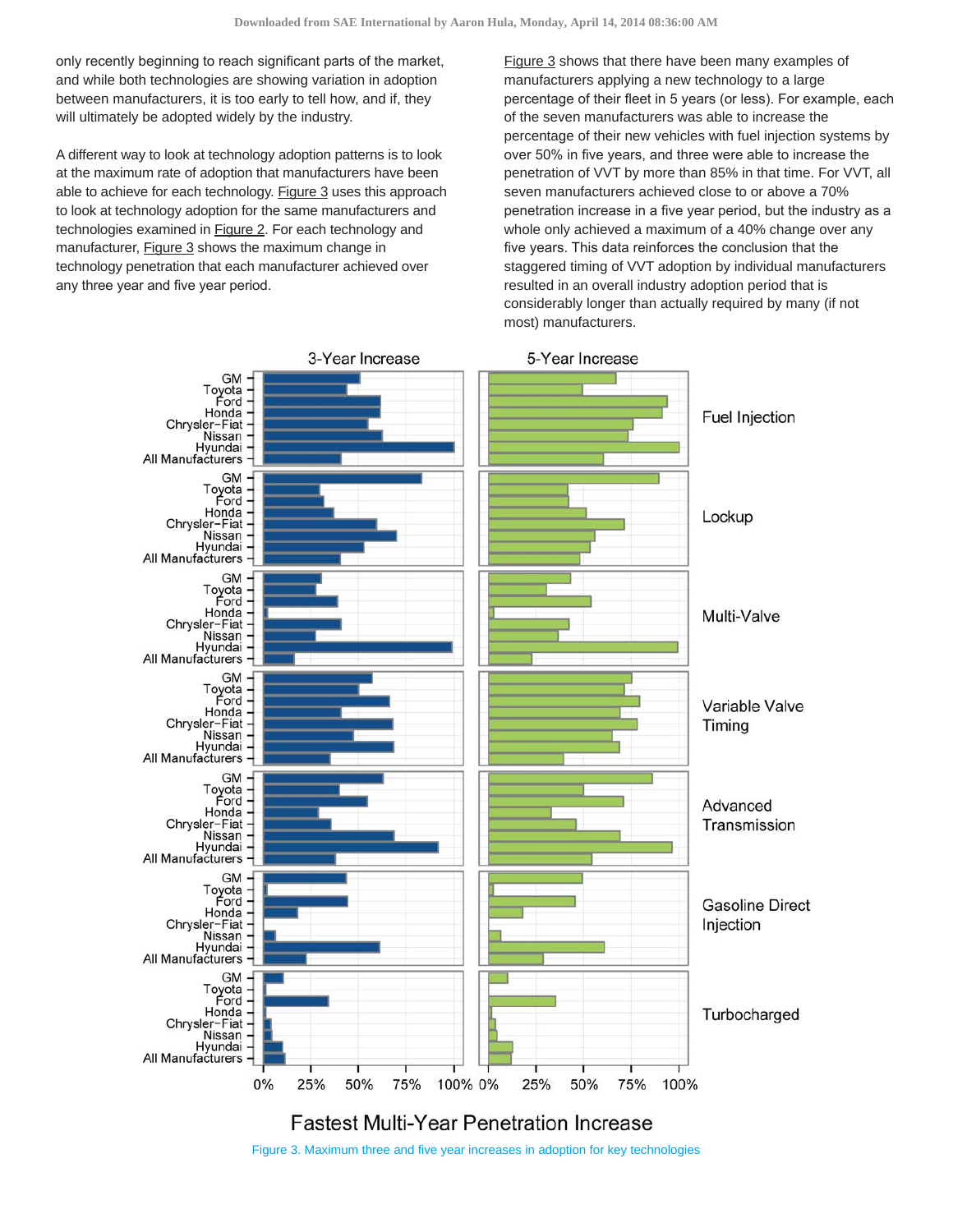One important note for  $Figure 3$  is that, in some cases, the penetration increases may actually be artificially low, if manufacturers either entered the U.S. market with high technology penetration rates, or if they achieved high penetration rates before the Trends report began to collect data for that technology (for example, Honda was using multi-valve engines throughout its fleet when EPA starting monitoring multi-valve data in the mid-1980s).

[Figure 4](#page-4-0) takes a more detailed look at the introduction of VVT by manufacturers by combining aspects of both [Figure 2](#page-2-0) and [Figure 3](#page-3-0). For each manufacturer, [Figure 4](#page-4-0) shows the actual percent penetration of VVT over time for the individual manufacturer (solid red line) versus the average penetration for all manufacturers (dotted grey line), and compared to the maximum penetration by any manufacturer (solid grey line) over time. [Figure 4](#page-4-0) also shows when the largest increase in VVT penetration occurred over any one, three, and five year period as green, orange, and yellow boxes, respectively.

As shown in **Figure 2**, each manufacturer clearly followed a unique trajectory to adopt VVT. It took over 20 years for nearly all new vehicles to adopt VVT; however it is also very clear that

individual manufacturers were able to adopt VVT across their own vehicle offerings much faster. All of the manufacturers shown in [Figure 4](#page-4-0) were able to adopt VVT across the vast majority of their new vehicle offerings in under 15 years, and many accomplished that feat in under 10 years. [Figure 3](#page-3-0) showed that all seven manufacturers achieved close to or above a 70% VVT penetration increase in a five year period, which is also highlighted in **Figure 4** by the yellow rectangles. While reinforcing the fact that each manufacturer was able to quickly adopt VVT over a large portion of their fleet, [Figure 4](#page-4-0) also makes it apparent that the maximum adoption time period was in fact very different for each of the manufacturers, and that every manufacturer shown was able to adopt VVT into new vehicles at a rate faster than the overall industry data would imply. As noted earlier, the industry average represents both the rate that manufacturers adopted VVT and the effect of manufacturers adopting the technology at different times. Accordingly, the industry average shown in [Figure 1](#page-1-0) and Figure [4](#page-4-0) does not represent the average pace at which individual manufacturers adopted VVT, which is considerably faster.



<span id="page-4-0"></span>Figure 4. VVT adoption rates by manufacturer